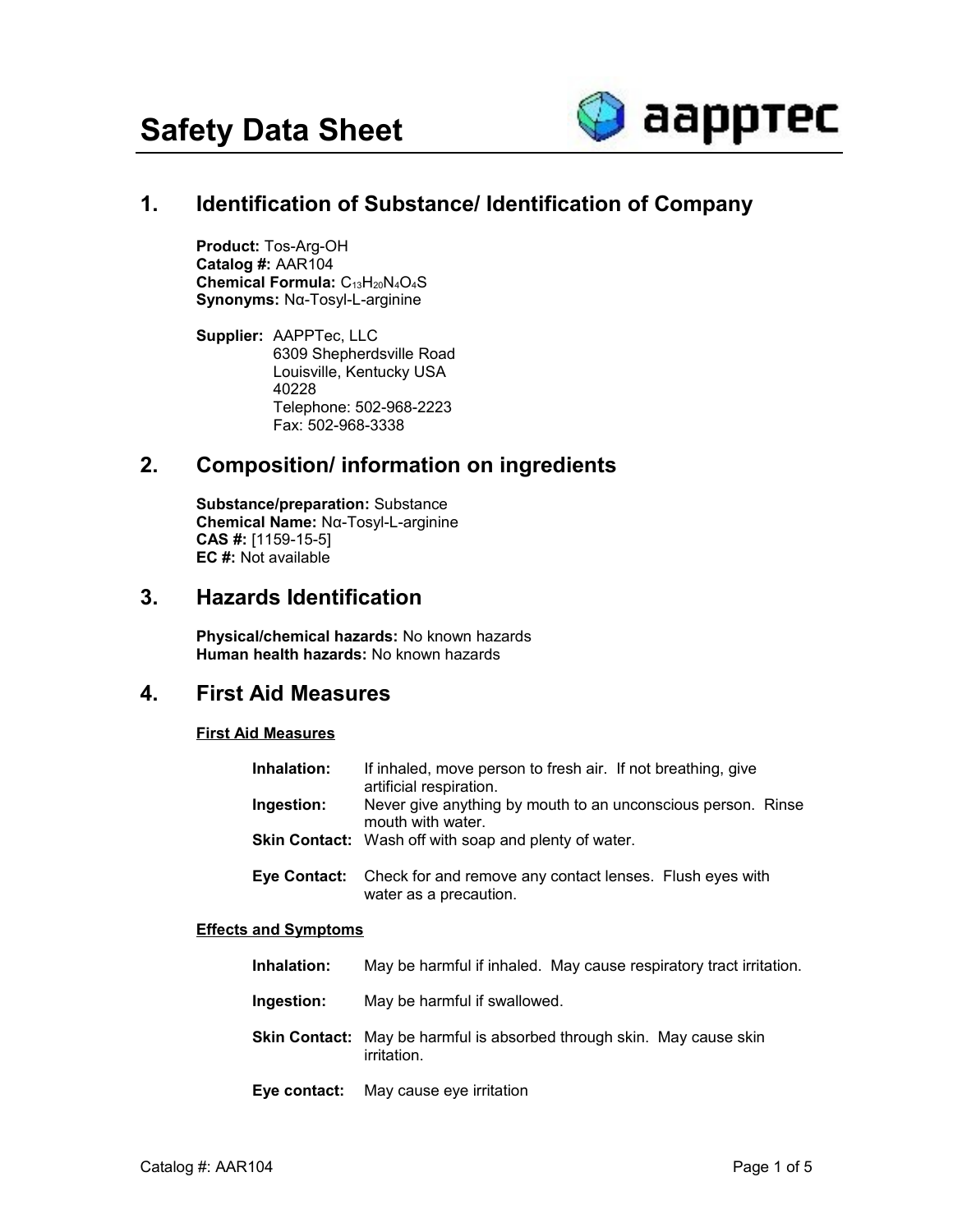**Aggravating conditions:** Repeated or prolonged exposure is not known to aggravate medical condition.

## **5. Fire-fighting Measures**

**Flammability of Product:** No data available

**Extinguishing Media (Small Fire):** Use a carbon dioxide or dry chemical extinguisher.

**Extinguishing Media (Large Fire):** Use water spray, fog, or foam. Do not use water jet.

Hazardous thermal decomposition products: Oxides of carbon (CO, CO<sub>2</sub>), nitrogen  $(NO, NO<sub>2</sub>, ...)$  and sulfur  $(SO<sub>2</sub>, SO<sub>3</sub>, ...)$ .

**Special fire-fighting procedures:** Firefighters should wear positive pressure selfcontained breathing apparatus (SCBA) and full turnout gear.

**Protection of fire-fighters:** Use an approved/certified respirator or equivalent.

# **6. Accidental Release Measures**

- **Personal Precautions:** Splash goggles. Full suit. Dust respirator. Boots. Gloves. A self-contained breathing apparatus should be used to avoid inhalation of the product. Suggested protective clothing might not be sufficient, consult a specialist before handling this product.
- **Small Spill or Leak:** Use appropriate tools to put spilled material into a convenient waste disposal container.

**Large Spill or Leak:** Use a shovel to put the spilled material into a convenient waste disposal container.

## **7. Handling and Storage**

**Handing:** Keep away from heat. Keep away from sources of ignition. Do not breath dust.

**Storage:** Keep container tightly closed. Do not store above 5˚C (41˚F).

# **8. Exposure Controls/Personal Protection**

**Engineering Measures:** Use process enclosures, local exhaust ventilation, or other engineering controls to keep airborne levels below recommended exposure limits. If user operations generate dust, fume, or mist use ventilation to keep exposure to airborne contaminants below the exposure limit.

**Hygiene Measures:** Wash hands after handling and before eating, smoking, using lavatory, and end of the day.

#### **Exposure Limits**

**Ingredient Name:** Nα-Tosyl-L-arginine **Occupational Exposure Limit:** No data available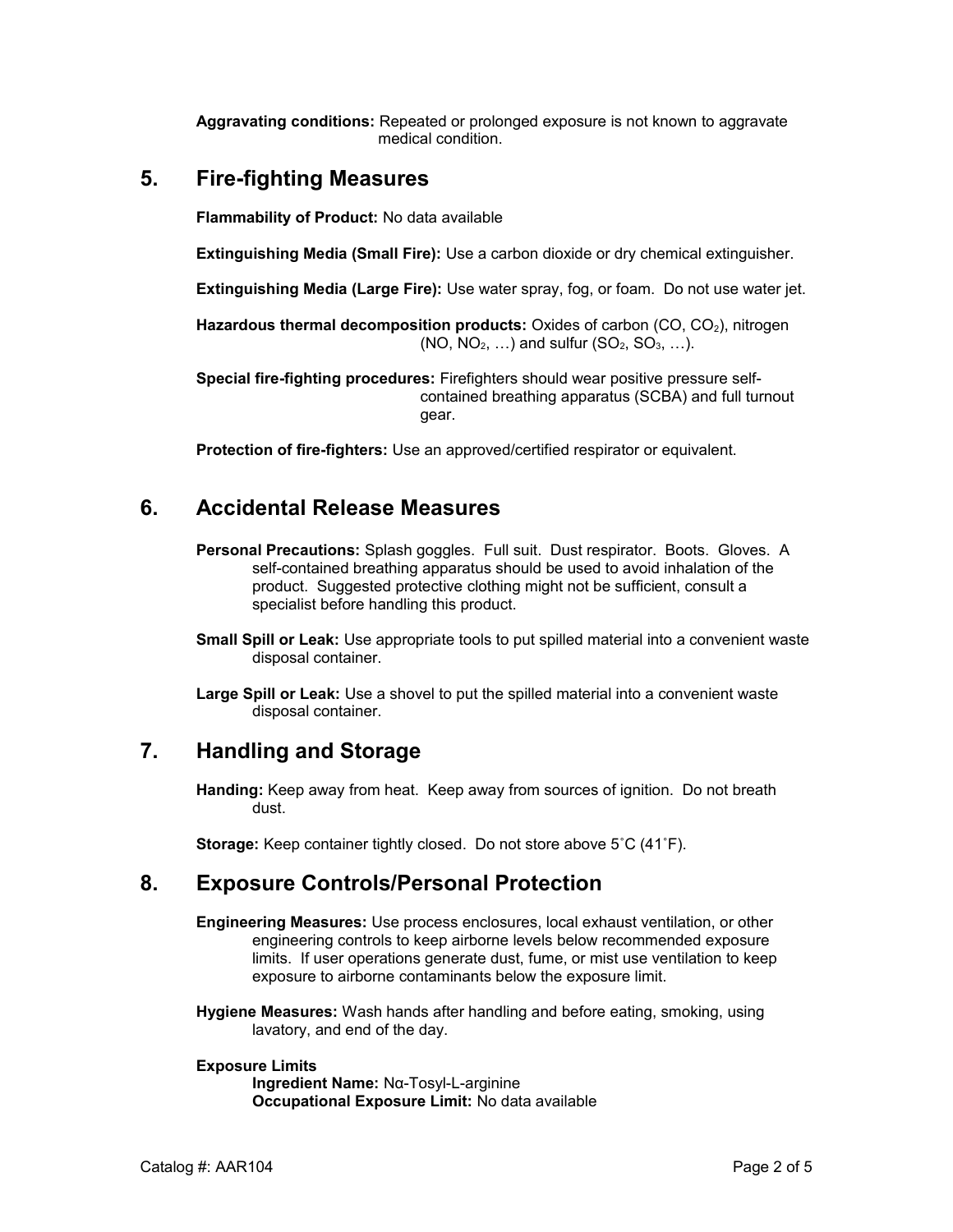**Personal Protective Equipment Skin and Body: Lab coat Hands:** Gloves **Eyes:** Safety glasses

#### **9. Physical and Chemical Properties**

**Physical State:** Solid **Color:** White **Molecular Weight:** 328.4 **Melting Point:** No data available **Solubility:** No data available **Flash Point:** No data available **Explosive Properties** Risk of explosion by mechanical impact: No data available Risk of explosion by static discharge: No data available

#### **10. Stability and Reactivity**

**Stability:** Stable under recommended storage conditions. **Conditions to Avoid:** Strong oxidizing reagents Hazardous Decomposition Products: Oxides of carbon (CO, CO<sub>2</sub>), nitrogen (NO,  $NO<sub>2</sub>, \ldots$ ) and sulfur  $(SO<sub>2</sub>, SO<sub>3</sub>, \ldots)$ .

## **11. Toxicological Information**

**RTECS #:** Not available **Local Effects Skin irritation:** No data available **Acute Toxicity:** No data available

**Chronic Toxicity:** No data available **Other Toxic Effects on Humans:** No data available **Carcinogenic Effects:** No data available **Mutagenic Effects:** No data available **Reproductive Toxicity:** No data available **Teratogenic Effects:** No data available

## **12. Ecological Information**

**Ecotoxicity:** No data available **Toxicity of the Products of Biodegradation:** This product itself and its degradation products are not toxic.

## **13. Disposal Considerations**

**Methods of Disposal, Waste Residues, Contaminated Packaging:** Waste must be disposed of in accordance with federal, state and local environmental control regulations.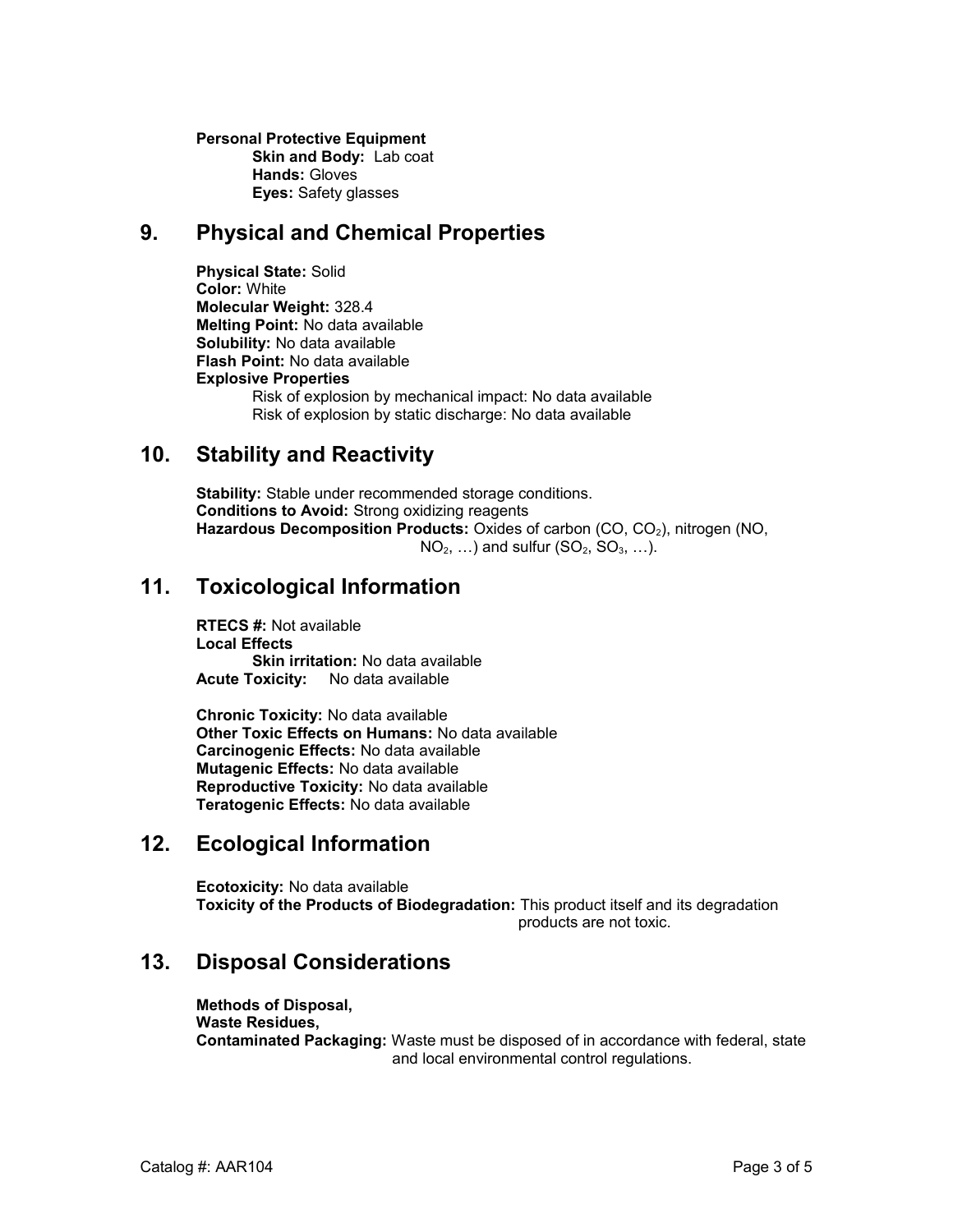# **14. Transportation**

**International Transport Regulations Land-Road/Railway ADR/RID Class:** Not controlled under ARD

**Sea**

**IMDG Class:** Not controlled under IMDG

**Air**

**IATA-DGR Class:** Not controlled under IATA

**Special Provisions for Transport:** Not applicable

#### **15. Regulatory Information**

#### **EU Regulations**

**Risk Phrases:** This product is not classified according to EU regulations.

#### **U.S. Federal Regulations**

**TSCA:** No products were found **SARA 302/304/311/312 extremely hazardous substances:** No products were found **SARA 302/304 emergency planning and notification:** No products were found **SARA 302/304/311/312 hazardous chemicals:** No products were found **SARA 311/312 MSDS distribution-chemical inventory-hazard identification:** No products were found **SARA 313 toxic chemical notification and release reporting:** No products were found **Clean Water Act (CWA) 307:** No products were found **Clean Water Act (CWA) 311:** No products were found **Clean Air Act(CAA) 112 accidental release prevention:** No products were found **Clean Air Act(CAA) 112 regulated flammable substances:** No products were found **Clean Air Act (CAA) 122 regulated toxic substances:** No products were found

**HCS Classification:** Not controlled under the HCS (United States)

**State Regulations:**

**WHMIS (Canada)**: Not controlled under WHMIS (Canada)

#### **16. Other Information**

**Hazardous Material Information System (U.S.A.)**

| <b>Health</b>              | Λ |
|----------------------------|---|
| <b>Fire Hazard</b>         |   |
| <b>Reactivity</b>          | m |
| <b>Personal Protection</b> | А |